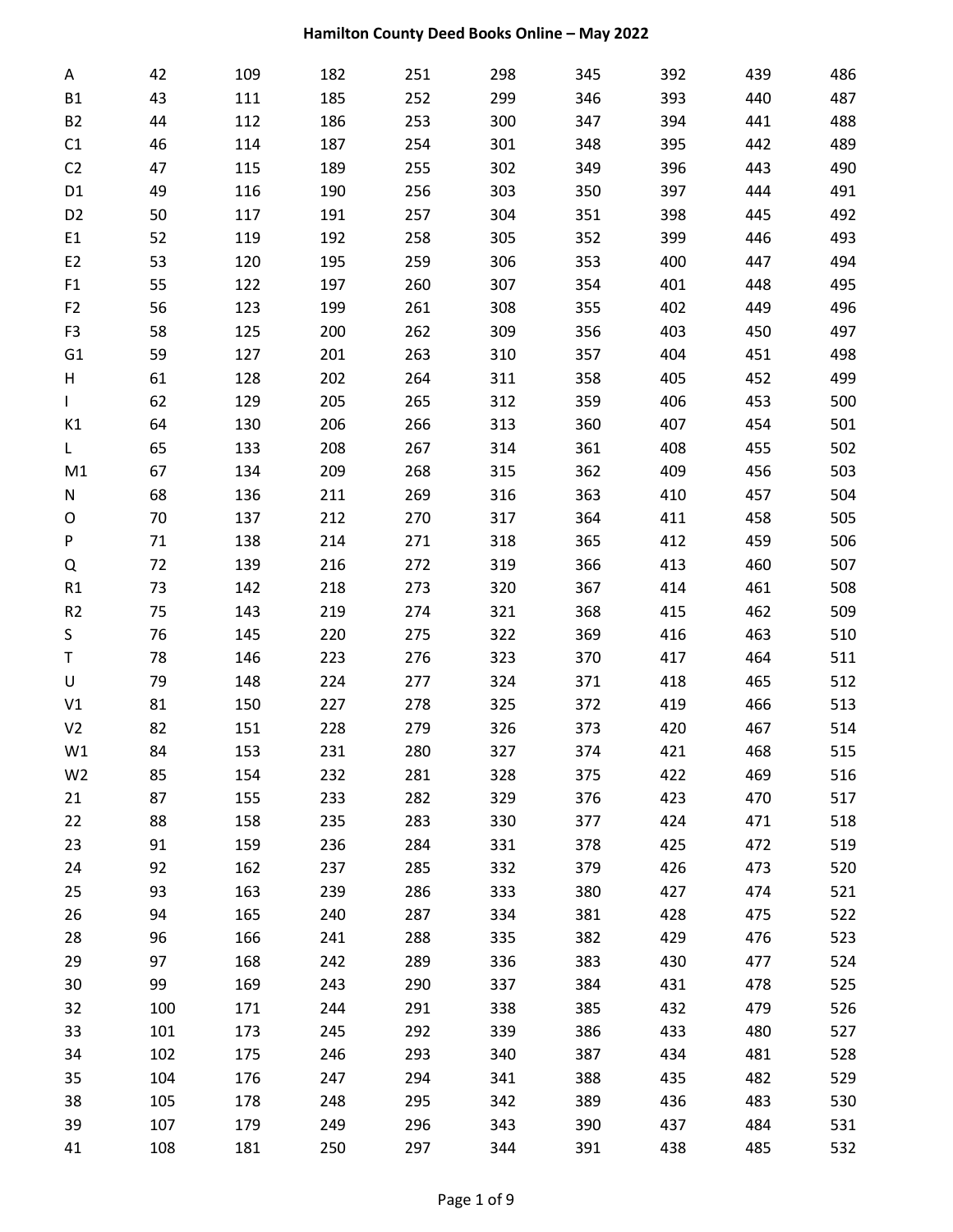| 533 | 580 | 627 | 674 | 722 | 769 | 816 | 863 | 912 | 959  |
|-----|-----|-----|-----|-----|-----|-----|-----|-----|------|
| 534 | 581 | 628 | 675 | 723 | 770 | 817 | 864 | 913 | 960  |
| 535 | 582 | 629 | 676 | 724 | 771 | 818 | 865 | 914 | 961  |
| 536 | 583 | 630 | 677 | 725 | 772 | 819 | 866 | 915 | 962  |
| 537 | 584 | 631 | 678 | 726 | 773 | 820 | 867 | 916 | 963  |
| 538 | 585 | 632 | 679 | 727 | 774 | 821 | 868 | 917 | 964  |
| 539 | 586 | 633 | 680 | 728 | 775 | 822 | 869 | 918 | 965  |
| 540 | 587 | 634 | 681 | 729 | 776 | 823 | 870 | 919 | 966  |
| 541 | 588 | 635 | 682 | 730 | 777 | 824 | 871 | 920 | 967  |
| 542 | 589 | 636 | 683 | 731 | 778 | 825 | 872 | 921 | 968  |
| 543 | 590 | 637 | 684 | 732 | 779 | 826 | 873 | 922 | 969  |
| 544 | 591 | 638 | 685 | 733 | 780 | 827 | 874 | 923 | 970  |
| 545 | 592 | 639 | 686 | 734 | 781 | 828 | 877 | 924 | 971  |
| 546 | 593 | 640 | 687 | 735 | 782 | 829 | 878 | 925 | 972  |
| 547 | 594 | 641 | 688 | 736 | 783 | 830 | 879 | 926 | 973  |
| 548 | 595 | 642 | 689 | 737 | 784 | 831 | 880 | 927 | 974  |
| 549 | 596 | 643 | 690 | 738 | 785 | 832 | 881 | 928 | 975  |
| 550 | 597 | 644 | 691 | 739 | 786 | 833 | 882 | 929 | 976  |
| 551 | 598 | 645 | 692 | 740 | 787 | 834 | 883 | 930 | 977  |
| 552 | 599 | 646 | 693 | 741 | 788 | 835 | 884 | 931 | 978  |
| 553 | 600 | 647 | 694 | 742 | 789 | 836 | 885 | 932 | 979  |
| 554 | 601 | 648 | 695 | 743 | 790 | 837 | 886 | 933 | 980  |
| 555 | 602 | 649 | 696 | 744 | 791 | 838 | 887 | 934 | 981  |
| 556 | 603 | 650 | 697 | 745 | 792 | 839 | 888 | 935 | 982  |
| 557 | 604 | 651 | 699 | 746 | 793 | 840 | 889 | 936 | 983  |
| 558 | 605 | 652 | 700 | 747 | 794 | 841 | 890 | 937 | 984  |
| 559 | 606 | 653 | 701 | 748 | 795 | 842 | 891 | 938 | 985  |
| 560 | 607 | 654 | 702 | 749 | 796 | 843 | 892 | 939 | 986  |
| 561 | 608 | 655 | 703 | 750 | 797 | 844 | 893 | 940 | 987  |
| 562 | 609 | 656 | 704 | 751 | 798 | 845 | 894 | 941 | 988  |
| 563 | 610 | 657 | 705 | 752 | 799 | 846 | 895 | 942 | 989  |
| 564 | 611 | 658 | 706 | 753 | 800 | 847 | 896 | 943 | 990  |
| 565 | 612 | 659 | 707 | 754 | 801 | 848 | 897 | 944 | 991  |
| 566 | 613 | 660 | 708 | 755 | 802 | 849 | 898 | 945 | 992  |
| 567 | 614 | 661 | 709 | 756 | 803 | 850 | 899 | 946 | 993  |
| 568 | 615 | 662 | 710 | 757 | 804 | 851 | 900 | 947 | 994  |
| 569 | 616 | 663 | 711 | 758 | 805 | 852 | 901 | 948 | 995  |
| 570 | 617 | 664 | 712 | 759 | 806 | 853 | 902 | 949 | 996  |
| 571 | 618 | 665 | 713 | 760 | 807 | 854 | 903 | 950 | 997  |
| 572 | 619 | 666 | 714 | 761 | 808 | 855 | 904 | 951 | 998  |
| 573 | 620 | 667 | 715 | 762 | 809 | 856 | 905 | 952 | 999  |
| 574 | 621 | 668 | 716 | 763 | 810 | 857 | 906 | 953 | 1000 |
| 575 | 622 | 669 | 717 | 764 | 811 | 858 | 907 | 954 | 1001 |
| 576 | 623 | 670 | 718 | 765 | 812 | 859 | 908 | 955 | 1002 |
| 577 | 624 | 671 | 719 | 766 | 813 | 860 | 909 | 956 | 1003 |
| 578 | 625 | 672 | 720 | 767 | 814 | 861 | 910 | 957 | 1004 |
| 579 | 626 | 673 | 721 | 768 | 815 | 862 | 911 | 958 | 1005 |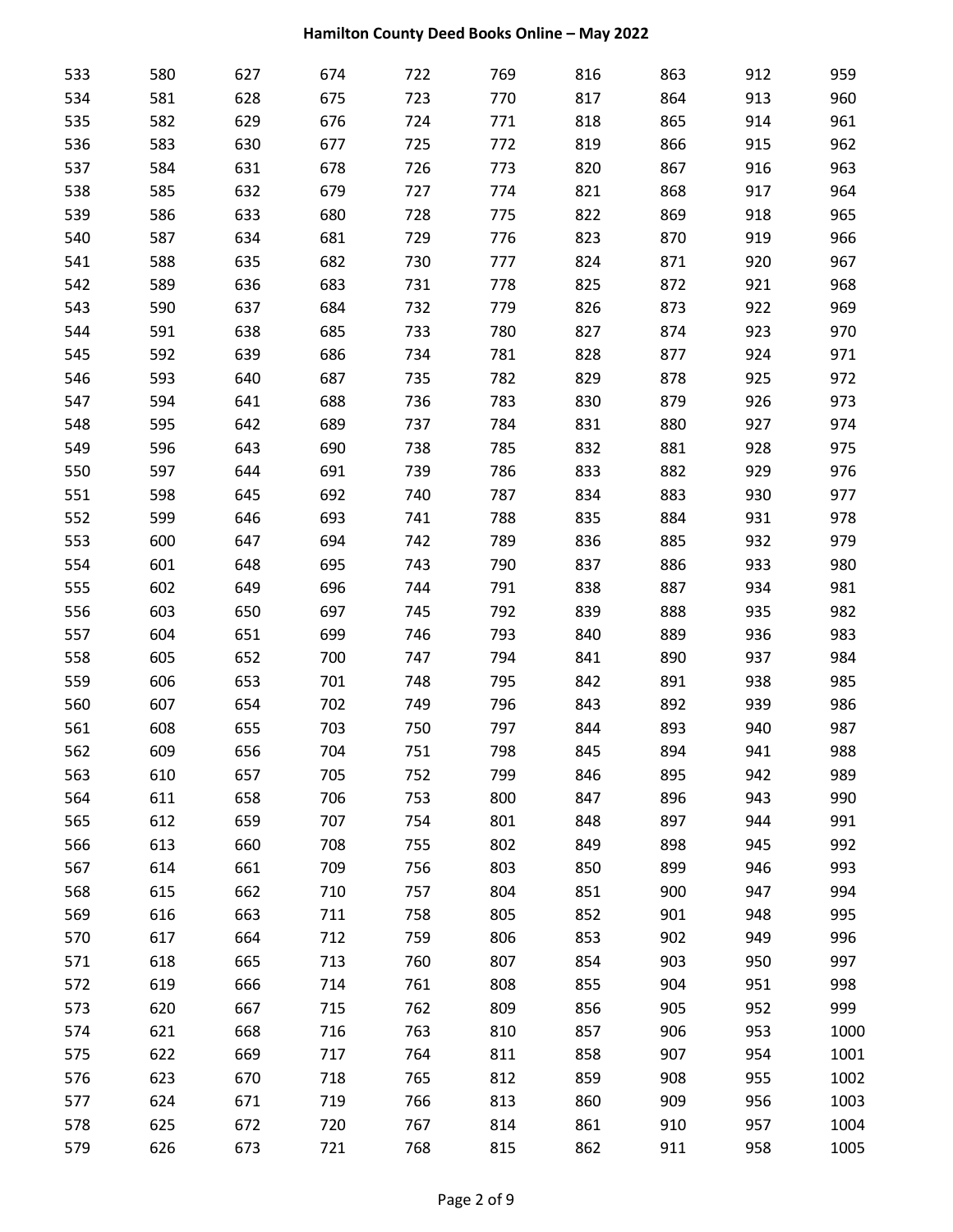| 1006 | 1053 | 1100 | 1152 | 1199 | 1246 | 1293 | 1340 | 1387 | 1434 |
|------|------|------|------|------|------|------|------|------|------|
| 1007 | 1054 | 1103 | 1153 | 1200 | 1247 | 1294 | 1341 | 1388 | 1435 |
| 1008 | 1055 | 1104 | 1154 | 1201 | 1248 | 1295 | 1342 | 1389 | 1436 |
| 1009 | 1056 | 1105 | 1155 | 1202 | 1249 | 1296 | 1343 | 1390 | 1437 |
| 1010 | 1057 | 1106 | 1156 | 1203 | 1250 | 1297 | 1344 | 1391 | 1438 |
| 1011 | 1058 | 1107 | 1157 | 1204 | 1251 | 1298 | 1345 | 1392 | 1441 |
| 1012 | 1059 | 1108 | 1158 | 1205 | 1252 | 1299 | 1346 | 1393 | 1442 |
| 1013 | 1060 | 1109 | 1159 | 1206 | 1253 | 1300 | 1347 | 1394 | 1443 |
| 1014 | 1061 | 1110 | 1160 | 1207 | 1254 | 1301 | 1348 | 1395 | 1444 |
| 1015 | 1062 | 1111 | 1161 | 1208 | 1255 | 1302 | 1349 | 1396 | 1445 |
| 1016 | 1063 | 1112 | 1162 | 1209 | 1256 | 1303 | 1350 | 1397 | 1446 |
| 1017 | 1064 | 1113 | 1163 | 1210 | 1257 | 1304 | 1351 | 1398 | 1447 |
| 1018 | 1065 | 1114 | 1164 | 1211 | 1258 | 1305 | 1352 | 1399 | 1448 |
| 1019 | 1066 | 1115 | 1165 | 1212 | 1259 | 1306 | 1353 | 1400 | 1449 |
| 1020 | 1067 | 1116 | 1166 | 1213 | 1260 | 1307 | 1354 | 1401 | 1450 |
| 1021 | 1068 | 1117 | 1167 | 1214 | 1261 | 1308 | 1355 | 1402 | 1451 |
| 1022 | 1069 | 1118 | 1168 | 1215 | 1262 | 1309 | 1356 | 1403 | 1452 |
| 1023 | 1070 | 1119 | 1169 | 1216 | 1263 | 1310 | 1357 | 1404 | 1453 |
| 1024 | 1071 | 1120 | 1170 | 1217 | 1264 | 1311 | 1358 | 1405 | 1454 |
| 1025 | 1072 | 1121 | 1171 | 1218 | 1265 | 1312 | 1359 | 1406 | 1455 |
| 1026 | 1073 | 1122 | 1172 | 1219 | 1266 | 1313 | 1360 | 1407 | 1456 |
| 1027 | 1074 | 1123 | 1173 | 1220 | 1267 | 1314 | 1361 | 1408 | 1457 |
| 1028 | 1075 | 1124 | 1174 | 1221 | 1268 | 1315 | 1362 | 1409 | 1458 |
| 1029 | 1076 | 1125 | 1175 | 1222 | 1269 | 1316 | 1363 | 1410 | 1479 |
| 1030 | 1077 | 1126 | 1176 | 1223 | 1270 | 1317 | 1364 | 1411 | 1480 |
| 1031 | 1078 | 1128 | 1177 | 1224 | 1271 | 1318 | 1365 | 1412 | 1481 |
| 1032 | 1079 | 1129 | 1178 | 1225 | 1272 | 1319 | 1366 | 1413 | 1482 |
| 1033 | 1080 | 1130 | 1179 | 1226 | 1273 | 1320 | 1367 | 1414 | 1524 |
| 1034 | 1081 | 1131 | 1180 | 1227 | 1274 | 1321 | 1368 | 1415 | 1525 |
| 1035 | 1082 | 1132 | 1181 | 1228 | 1275 | 1322 | 1369 | 1416 | 1526 |
| 1036 | 1083 | 1133 | 1182 | 1229 | 1276 | 1323 | 1370 | 1417 | 1527 |
| 1037 | 1084 | 1134 | 1183 | 1230 | 1277 | 1324 | 1371 | 1418 | 1528 |
| 1038 | 1085 | 1135 | 1184 | 1231 | 1278 | 1325 | 1372 | 1419 | 1530 |
| 1039 | 1086 | 1136 | 1185 | 1232 | 1279 | 1326 | 1373 | 1420 | 1531 |
| 1040 | 1087 | 1137 | 1186 | 1233 | 1280 | 1327 | 1374 | 1421 | 1532 |
| 1041 | 1088 | 1138 | 1187 | 1234 | 1281 | 1328 | 1375 | 1422 | 1533 |
| 1042 | 1089 | 1139 | 1188 | 1235 | 1282 | 1329 | 1376 | 1423 | 1534 |
| 1043 | 1090 | 1140 | 1189 | 1236 | 1283 | 1330 | 1377 | 1424 | 1535 |
| 1044 | 1091 | 1141 | 1190 | 1237 | 1284 | 1331 | 1378 | 1425 | 1536 |
| 1045 | 1092 | 1142 | 1191 | 1238 | 1285 | 1332 | 1379 | 1426 | 1537 |
| 1046 | 1093 | 1145 | 1192 | 1239 | 1286 | 1333 | 1380 | 1427 | 1538 |
| 1047 | 1094 | 1146 | 1193 | 1240 | 1287 | 1334 | 1381 | 1428 | 1539 |
| 1048 | 1095 | 1147 | 1194 | 1241 | 1288 | 1335 | 1382 | 1429 | 1540 |
| 1049 | 1096 | 1148 | 1195 | 1242 | 1289 | 1336 | 1383 | 1430 | 1541 |
| 1050 | 1097 | 1149 | 1196 | 1243 | 1290 | 1337 | 1384 | 1431 | 1542 |
| 1051 | 1098 | 1150 | 1197 | 1244 | 1291 | 1338 | 1385 | 1432 | 1543 |
| 1052 | 1099 | 1151 | 1198 | 1245 | 1292 | 1339 | 1386 | 1433 | 1544 |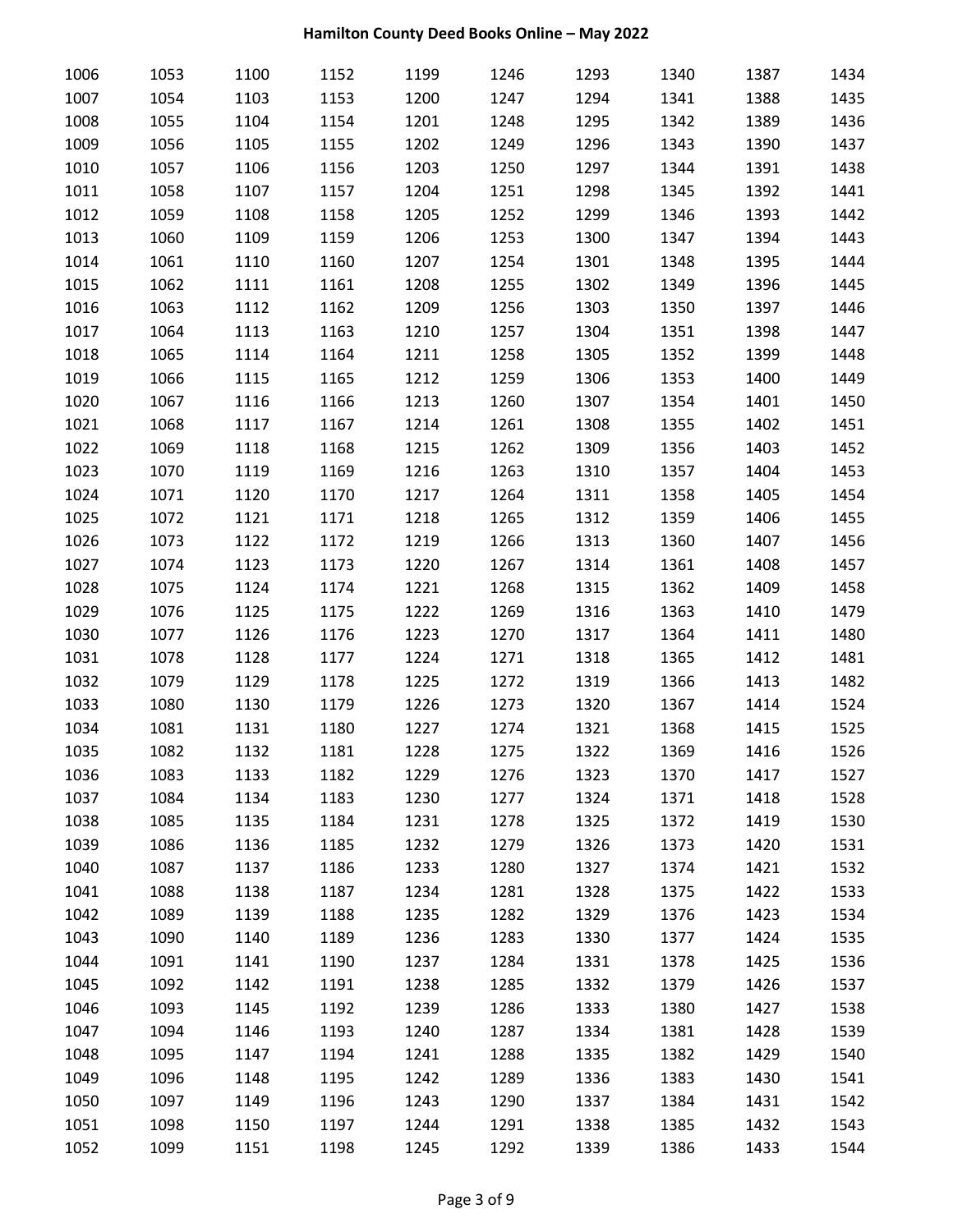| 1545 | 1592 | 1639 | 1686 | 1733 | 1780 | 1827 | 1874 | 1921 | 1968 |
|------|------|------|------|------|------|------|------|------|------|
| 1546 | 1593 | 1640 | 1687 | 1734 | 1781 | 1828 | 1875 | 1922 | 1969 |
| 1547 | 1594 | 1641 | 1688 | 1735 | 1782 | 1829 | 1876 | 1923 | 1970 |
| 1548 | 1595 | 1642 | 1689 | 1736 | 1783 | 1830 | 1877 | 1924 | 1971 |
| 1549 | 1596 | 1643 | 1690 | 1737 | 1784 | 1831 | 1878 | 1925 | 1972 |
| 1550 | 1597 | 1644 | 1691 | 1738 | 1785 | 1832 | 1879 | 1926 | 1973 |
| 1551 | 1598 | 1645 | 1692 | 1739 | 1786 | 1833 | 1880 | 1927 | 1974 |
| 1552 | 1599 | 1646 | 1693 | 1740 | 1787 | 1834 | 1881 | 1928 | 1975 |
| 1553 | 1600 | 1647 | 1694 | 1741 | 1788 | 1835 | 1882 | 1929 | 1976 |
| 1554 | 1601 | 1648 | 1695 | 1742 | 1789 | 1836 | 1883 | 1930 | 1977 |
| 1555 | 1602 | 1649 | 1696 | 1743 | 1790 | 1837 | 1884 | 1931 | 1978 |
| 1556 | 1603 | 1650 | 1697 | 1744 | 1791 | 1838 | 1885 | 1932 | 1979 |
| 1557 | 1604 | 1651 | 1698 | 1745 | 1792 | 1839 | 1886 | 1933 | 1980 |
| 1558 | 1605 | 1652 | 1699 | 1746 | 1793 | 1840 | 1887 | 1934 | 1981 |
| 1559 | 1606 | 1653 | 1700 | 1747 | 1794 | 1841 | 1888 | 1935 | 1982 |
| 1560 | 1607 | 1654 | 1701 | 1748 | 1795 | 1842 | 1889 | 1936 | 1983 |
| 1561 | 1608 | 1655 | 1702 | 1749 | 1796 | 1843 | 1890 | 1937 | 1984 |
| 1562 | 1609 | 1656 | 1703 | 1750 | 1797 | 1844 | 1891 | 1938 | 1985 |
| 1563 | 1610 | 1657 | 1704 | 1751 | 1798 | 1845 | 1892 | 1939 | 1986 |
| 1564 | 1611 | 1658 | 1705 | 1752 | 1799 | 1846 | 1893 | 1940 | 1987 |
| 1565 | 1612 | 1659 | 1706 | 1753 | 1800 | 1847 | 1894 | 1941 | 1988 |
| 1566 | 1613 | 1660 | 1707 | 1754 | 1801 | 1848 | 1895 | 1942 | 1989 |
| 1567 | 1614 | 1661 | 1708 | 1755 | 1802 | 1849 | 1896 | 1943 | 1990 |
| 1568 | 1615 | 1662 | 1709 | 1756 | 1803 | 1850 | 1897 | 1944 | 1991 |
| 1569 | 1616 | 1663 | 1710 | 1757 | 1804 | 1851 | 1898 | 1945 | 1992 |
| 1570 | 1617 | 1664 | 1711 | 1758 | 1805 | 1852 | 1899 | 1946 | 1993 |
| 1571 | 1618 | 1665 | 1712 | 1759 | 1806 | 1853 | 1900 | 1947 | 1994 |
| 1572 | 1619 | 1666 | 1713 | 1760 | 1807 | 1854 | 1901 | 1948 | 1995 |
| 1573 | 1620 | 1667 | 1714 | 1761 | 1808 | 1855 | 1902 | 1949 | 1996 |
| 1574 | 1621 | 1668 | 1715 | 1762 | 1809 | 1856 | 1903 | 1950 | 1997 |
| 1575 | 1622 | 1669 | 1716 | 1763 | 1810 | 1857 | 1904 | 1951 | 1998 |
| 1576 | 1623 | 1670 | 1717 | 1764 | 1811 | 1858 | 1905 | 1952 | 1999 |
| 1577 | 1624 | 1671 | 1718 | 1765 | 1812 | 1859 | 1906 | 1953 | 2000 |
| 1578 | 1625 | 1672 | 1719 | 1766 | 1813 | 1860 | 1907 | 1954 | 2001 |
| 1579 | 1626 | 1673 | 1720 | 1767 | 1814 | 1861 | 1908 | 1955 | 2002 |
| 1580 | 1627 | 1674 | 1721 | 1768 | 1815 | 1862 | 1909 | 1956 | 2003 |
| 1581 | 1628 | 1675 | 1722 | 1769 | 1816 | 1863 | 1910 | 1957 | 2004 |
| 1582 | 1629 | 1676 | 1723 | 1770 | 1817 | 1864 | 1911 | 1958 | 2005 |
| 1583 | 1630 | 1677 | 1724 | 1771 | 1818 | 1865 | 1912 | 1959 | 2006 |
| 1584 | 1631 | 1678 | 1725 | 1772 | 1819 | 1866 | 1913 | 1960 | 2007 |
| 1585 | 1632 | 1679 | 1726 | 1773 | 1820 | 1867 | 1914 | 1961 | 2008 |
| 1586 | 1633 | 1680 | 1727 | 1774 | 1821 | 1868 | 1915 | 1962 | 2009 |
| 1587 | 1634 | 1681 | 1728 | 1775 | 1822 | 1869 | 1916 | 1963 | 2010 |
| 1588 | 1635 | 1682 | 1729 | 1776 | 1823 | 1870 | 1917 | 1964 | 2011 |
| 1589 | 1636 | 1683 | 1730 | 1777 | 1824 | 1871 | 1918 | 1965 | 2012 |
| 1590 | 1637 | 1684 | 1731 | 1778 | 1825 | 1872 | 1919 | 1966 | 2013 |
| 1591 | 1638 | 1685 | 1732 | 1779 | 1826 | 1873 | 1920 | 1967 | 2014 |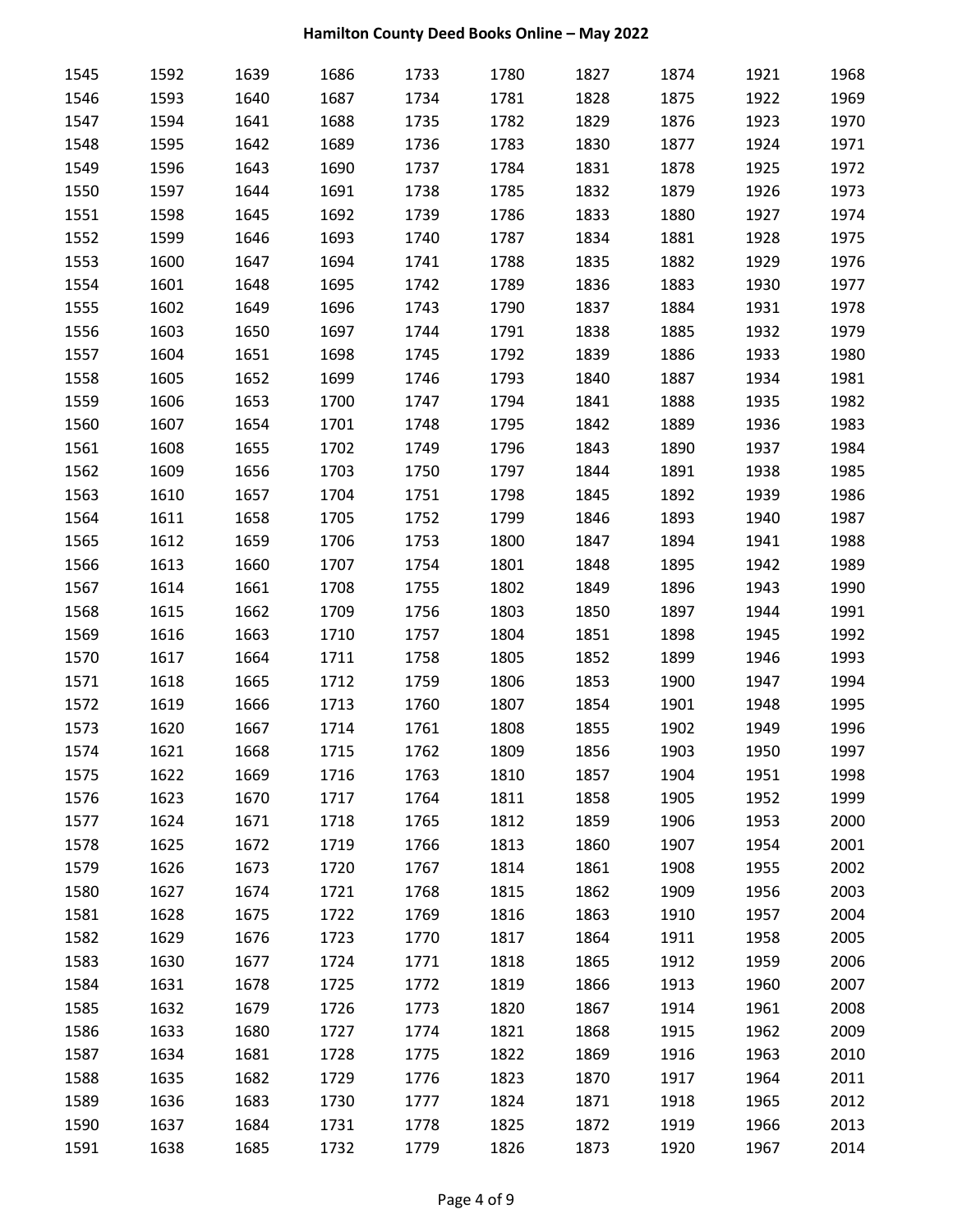| 2015 | 2062 | 2109 | 2156 | 2203 | 2250 | 2297 | 2344 | 2392 | 2439 |
|------|------|------|------|------|------|------|------|------|------|
| 2016 | 2063 | 2110 | 2157 | 2204 | 2251 | 2298 | 2345 | 2393 | 2440 |
| 2017 | 2064 | 2111 | 2158 | 2205 | 2252 | 2299 | 2346 | 2394 | 2441 |
| 2018 | 2065 | 2112 | 2159 | 2206 | 2253 | 2300 | 2347 | 2395 | 2442 |
| 2019 | 2066 | 2113 | 2160 | 2207 | 2254 | 2301 | 2348 | 2396 | 2443 |
| 2020 | 2067 | 2114 | 2161 | 2208 | 2255 | 2302 | 2349 | 2397 | 2444 |
| 2021 | 2068 | 2115 | 2162 | 2209 | 2256 | 2303 | 2350 | 2398 | 2445 |
| 2022 | 2069 | 2116 | 2163 | 2210 | 2257 | 2304 | 2351 | 2399 | 2446 |
| 2023 | 2070 | 2117 | 2164 | 2211 | 2258 | 2305 | 2352 | 2400 | 2447 |
| 2024 | 2071 | 2118 | 2165 | 2212 | 2259 | 2306 | 2353 | 2401 | 2448 |
| 2025 | 2072 | 2119 | 2166 | 2213 | 2260 | 2307 | 2354 | 2402 | 2449 |
| 2026 | 2073 | 2120 | 2167 | 2214 | 2261 | 2308 | 2355 | 2403 | 2450 |
| 2027 | 2074 | 2121 | 2168 | 2215 | 2262 | 2309 | 2356 | 2404 | 2451 |
| 2028 | 2075 | 2122 | 2169 | 2216 | 2263 | 2310 | 2357 | 2405 | 2452 |
| 2029 | 2076 | 2123 | 2170 | 2217 | 2264 | 2311 | 2358 | 2406 | 2453 |
| 2030 | 2077 | 2124 | 2171 | 2218 | 2265 | 2312 | 2359 | 2407 | 2454 |
| 2031 | 2078 | 2125 | 2172 | 2219 | 2266 | 2313 | 2360 | 2408 | 2455 |
| 2032 | 2079 | 2126 | 2173 | 2220 | 2267 | 2314 | 2361 | 2409 | 2456 |
| 2033 | 2080 | 2127 | 2174 | 2221 | 2268 | 2315 | 2362 | 2410 | 2457 |
| 2034 | 2081 | 2128 | 2175 | 2222 | 2269 | 2316 | 2363 | 2411 | 2458 |
| 2035 | 2082 | 2129 | 2176 | 2223 | 2270 | 2317 | 2364 | 2412 | 2459 |
| 2036 | 2083 | 2130 | 2177 | 2224 | 2271 | 2318 | 2365 | 2413 | 2460 |
| 2037 | 2084 | 2131 | 2178 | 2225 | 2272 | 2319 | 2366 | 2414 | 2461 |
| 2038 | 2085 | 2132 | 2179 | 2226 | 2273 | 2320 | 2367 | 2415 | 2462 |
| 2039 | 2086 | 2133 | 2180 | 2227 | 2274 | 2321 | 2369 | 2416 | 2463 |
| 2040 | 2087 | 2134 | 2181 | 2228 | 2275 | 2322 | 2370 | 2417 | 2464 |
| 2041 | 2088 | 2135 | 2182 | 2229 | 2276 | 2323 | 2371 | 2418 | 2465 |
| 2042 | 2089 | 2136 | 2183 | 2230 | 2277 | 2324 | 2372 | 2419 | 2466 |
| 2043 | 2090 | 2137 | 2184 | 2231 | 2278 | 2325 | 2373 | 2420 | 2467 |
| 2044 | 2091 | 2138 | 2185 | 2232 | 2279 | 2326 | 2374 | 2421 | 2468 |
| 2045 | 2092 | 2139 | 2186 | 2233 | 2280 | 2327 | 2375 | 2422 | 2469 |
| 2046 | 2093 | 2140 | 2187 | 2234 | 2281 | 2328 | 2376 | 2423 | 2470 |
| 2047 | 2094 | 2141 | 2188 | 2235 | 2282 | 2329 | 2377 | 2424 | 2471 |
| 2048 | 2095 | 2142 | 2189 | 2236 | 2283 | 2330 | 2378 | 2425 | 2472 |
| 2049 | 2096 | 2143 | 2190 | 2237 | 2284 | 2331 | 2379 | 2426 | 2473 |
| 2050 | 2097 | 2144 | 2191 | 2238 | 2285 | 2332 | 2380 | 2427 | 2474 |
| 2051 | 2098 | 2145 | 2192 | 2239 | 2286 | 2333 | 2381 | 2428 | 2475 |
| 2052 | 2099 | 2146 | 2193 | 2240 | 2287 | 2334 | 2382 | 2429 | 2477 |
| 2053 | 2100 | 2147 | 2194 | 2241 | 2288 | 2335 | 2383 | 2430 | 2478 |
| 2054 | 2101 | 2148 | 2195 | 2242 | 2289 | 2336 | 2384 | 2431 | 2479 |
| 2055 | 2102 | 2149 | 2196 | 2243 | 2290 | 2337 | 2385 | 2432 | 2480 |
| 2056 | 2103 | 2150 | 2197 | 2244 | 2291 | 2338 | 2386 | 2433 | 2481 |
| 2057 | 2104 | 2151 | 2198 | 2245 | 2292 | 2339 | 2387 | 2434 | 2482 |
| 2058 | 2105 | 2152 | 2199 | 2246 | 2293 | 2340 | 2388 | 2435 | 2483 |
| 2059 | 2106 | 2153 | 2200 | 2247 | 2294 | 2341 | 2389 | 2436 | 2484 |
| 2060 | 2107 | 2154 | 2201 | 2248 | 2295 | 2342 | 2390 | 2437 | 2485 |
| 2061 | 2108 | 2155 | 2202 | 2249 | 2296 | 2343 | 2391 | 2438 | 2486 |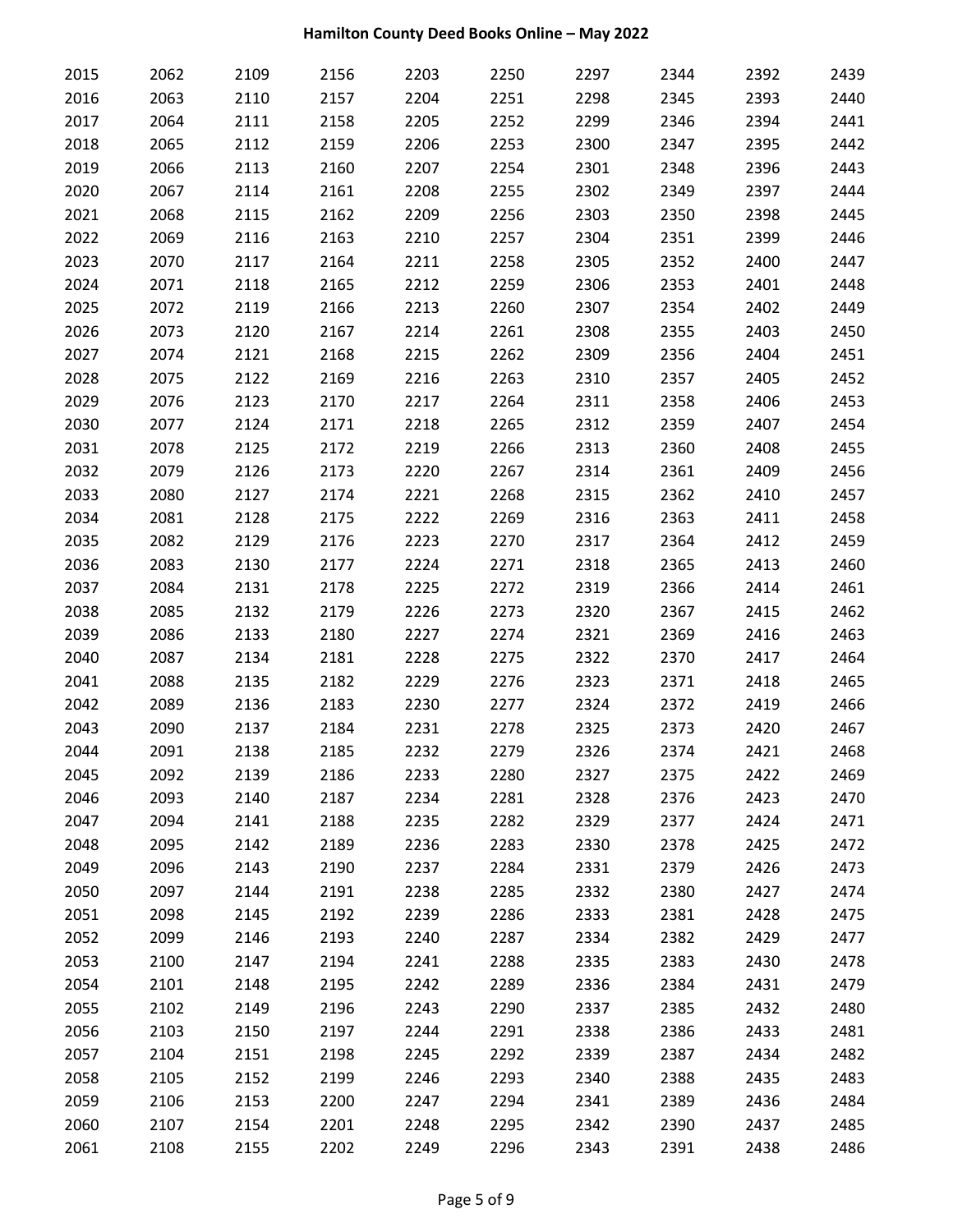| 2487 | 2534 | 2582 | 2629 | 2677 | 2724 | 2772 | 2819 | 2866 | 2913 |
|------|------|------|------|------|------|------|------|------|------|
| 2488 | 2535 | 2583 | 2631 | 2678 | 2725 | 2773 | 2820 | 2867 | 2914 |
| 2489 | 2536 | 2584 | 2632 | 2679 | 2726 | 2774 | 2821 | 2868 | 2915 |
| 2490 | 2537 | 2585 | 2633 | 2680 | 2727 | 2775 | 2822 | 2869 | 2916 |
| 2491 | 2538 | 2586 | 2634 | 2681 | 2728 | 2776 | 2823 | 2870 | 2917 |
| 2492 | 2539 | 2587 | 2635 | 2682 | 2729 | 2777 | 2824 | 2871 | 2918 |
| 2493 | 2540 | 2588 | 2636 | 2683 | 2730 | 2778 | 2825 | 2872 | 2919 |
| 2494 | 2541 | 2589 | 2637 | 2684 | 2731 | 2779 | 2826 | 2873 | 2920 |
| 2495 | 2542 | 2590 | 2638 | 2685 | 2732 | 2780 | 2827 | 2874 | 2921 |
| 2496 | 2543 | 2591 | 2639 | 2686 | 2733 | 2781 | 2828 | 2875 | 2922 |
| 2497 | 2544 | 2592 | 2640 | 2687 | 2734 | 2782 | 2829 | 2876 | 2923 |
| 2498 | 2545 | 2593 | 2641 | 2688 | 2735 | 2783 | 2830 | 2877 | 2924 |
| 2499 | 2546 | 2594 | 2642 | 2689 | 2736 | 2784 | 2831 | 2878 | 2925 |
| 2500 | 2547 | 2595 | 2643 | 2690 | 2737 | 2785 | 2832 | 2879 | 2926 |
| 2501 | 2548 | 2596 | 2644 | 2691 | 2738 | 2786 | 2833 | 2880 | 2927 |
| 2502 | 2549 | 2597 | 2645 | 2692 | 2740 | 2787 | 2834 | 2881 | 2928 |
| 2503 | 2550 | 2598 | 2646 | 2693 | 2741 | 2788 | 2835 | 2882 | 2929 |
| 2504 | 2551 | 2599 | 2647 | 2694 | 2742 | 2789 | 2836 | 2883 | 2930 |
| 2505 | 2552 | 2600 | 2648 | 2695 | 2743 | 2790 | 2837 | 2884 | 2931 |
| 2506 | 2553 | 2601 | 2649 | 2696 | 2744 | 2791 | 2838 | 2885 | 2932 |
| 2507 | 2554 | 2602 | 2650 | 2697 | 2745 | 2792 | 2839 | 2886 | 2933 |
| 2508 | 2555 | 2603 | 2651 | 2698 | 2746 | 2793 | 2840 | 2887 | 2934 |
| 2509 | 2556 | 2604 | 2652 | 2699 | 2747 | 2794 | 2841 | 2888 | 2935 |
| 2510 | 2557 | 2605 | 2653 | 2700 | 2748 | 2795 | 2842 | 2889 | 2936 |
| 2511 | 2558 | 2606 | 2654 | 2701 | 2749 | 2796 | 2843 | 2890 | 2937 |
| 2512 | 2559 | 2607 | 2655 | 2702 | 2750 | 2797 | 2844 | 2891 | 2938 |
| 2513 | 2560 | 2608 | 2656 | 2703 | 2751 | 2798 | 2845 | 2892 | 2939 |
| 2514 | 2561 | 2609 | 2657 | 2704 | 2752 | 2799 | 2846 | 2893 | 2940 |
| 2515 | 2562 | 2610 | 2658 | 2705 | 2753 | 2800 | 2847 | 2894 | 2941 |
| 2516 | 2563 | 2611 | 2659 | 2706 | 2754 | 2801 | 2848 | 2895 | 2942 |
| 2517 | 2564 | 2612 | 2660 | 2707 | 2755 | 2802 | 2849 | 2896 | 2943 |
| 2518 | 2565 | 2613 | 2661 | 2708 | 2756 | 2803 | 2850 | 2897 | 2944 |
| 2519 | 2566 | 2614 | 2662 | 2709 | 2757 | 2804 | 2851 | 2898 | 2945 |
| 2520 | 2567 | 2615 | 2663 | 2710 | 2758 | 2805 | 2852 | 2899 | 2946 |
| 2521 | 2568 | 2616 | 2664 | 2711 | 2759 | 2806 | 2853 | 2900 | 2947 |
| 2522 | 2569 | 2617 | 2665 | 2712 | 2760 | 2807 | 2854 | 2901 | 2948 |
| 2523 | 2571 | 2618 | 2666 | 2713 | 2761 | 2808 | 2855 | 2902 | 2949 |
| 2524 | 2572 | 2619 | 2667 | 2714 | 2762 | 2809 | 2856 | 2903 | 2950 |
| 2525 | 2573 | 2620 | 2668 | 2715 | 2763 | 2810 | 2857 | 2904 | 2951 |
| 2526 | 2574 | 2621 | 2669 | 2716 | 2764 | 2811 | 2858 | 2905 | 2952 |
| 2527 | 2575 | 2622 | 2670 | 2717 | 2765 | 2812 | 2859 | 2906 | 2953 |
| 2528 | 2576 | 2623 | 2671 | 2718 | 2766 | 2813 | 2860 | 2907 | 2954 |
| 2529 | 2577 | 2624 | 2672 | 2719 | 2767 | 2814 | 2861 | 2908 | 2955 |
| 2530 | 2578 | 2625 | 2673 | 2720 | 2768 | 2815 | 2862 | 2909 | 2956 |
| 2531 | 2579 | 2626 | 2674 | 2721 | 2769 | 2816 | 2863 | 2910 | 2957 |
| 2532 | 2580 | 2627 | 2675 | 2722 | 2770 | 2817 | 2864 | 2911 | 2958 |
| 2533 | 2581 | 2628 | 2676 | 2723 | 2771 | 2818 | 2865 | 2912 | 2959 |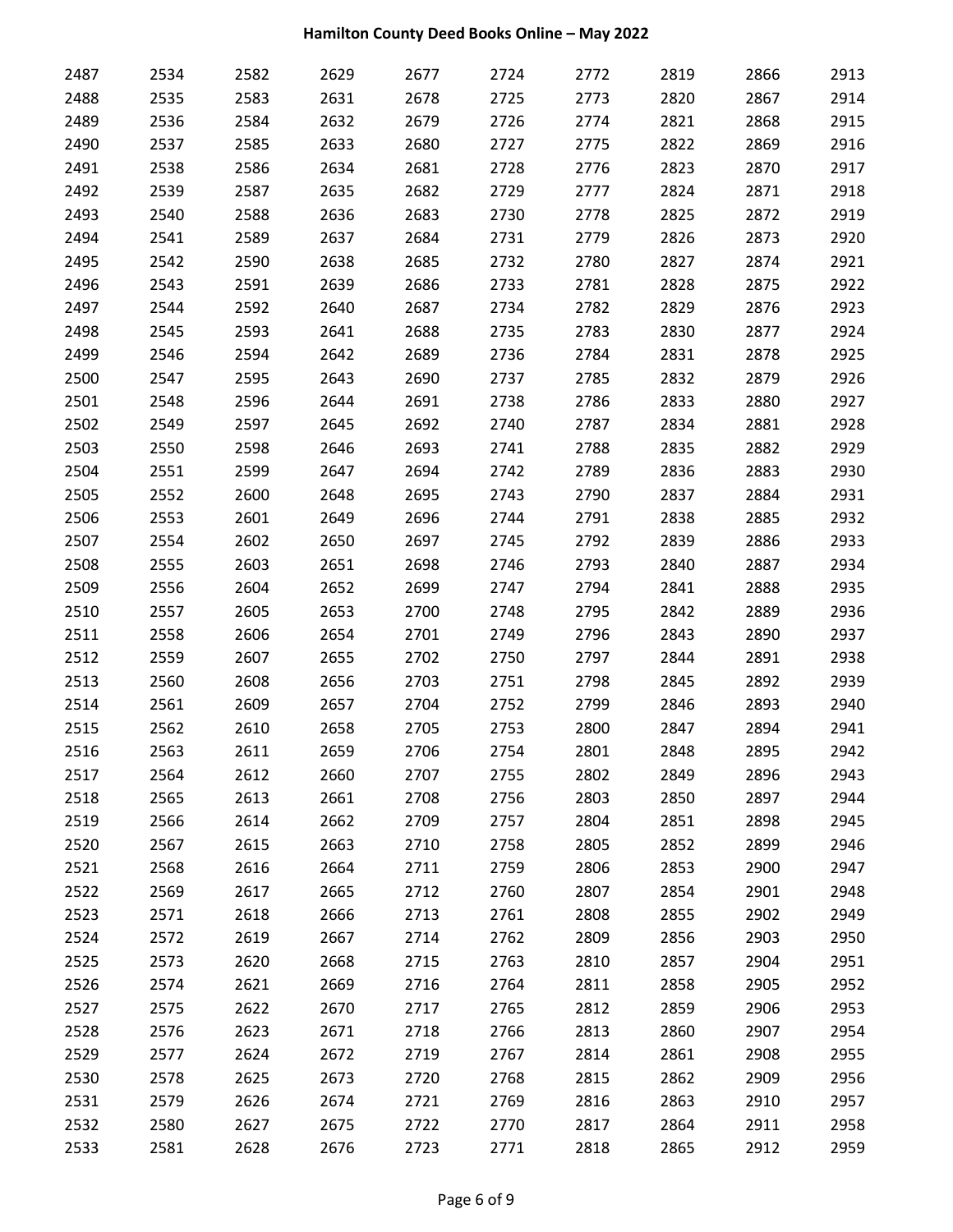| 2960 | 3007 | 3054 | 3101 | 3149 | 3227 | 3281 | 3339 | 3394 | 3448 |
|------|------|------|------|------|------|------|------|------|------|
| 2961 | 3008 | 3055 | 3102 | 3150 | 3228 | 3282 | 3340 | 3395 | 3449 |
| 2962 | 3009 | 3056 | 3103 | 3151 | 3229 | 3283 | 3341 | 3396 | 3450 |
| 2963 | 3010 | 3057 | 3104 | 3152 | 3230 | 3284 | 3350 | 3397 | 3451 |
| 2964 | 3011 | 3058 | 3105 | 3153 | 3231 | 3285 | 3351 | 3398 | 3452 |
| 2965 | 3012 | 3059 | 3106 | 3154 | 3232 | 3286 | 3352 | 3399 | 3453 |
| 2966 | 3013 | 3060 | 3107 | 3155 | 3233 | 3287 | 3353 | 3400 | 3454 |
| 2967 | 3014 | 3061 | 3108 | 3156 | 3234 | 3288 | 3354 | 3401 | 3455 |
| 2968 | 3015 | 3062 | 3109 | 3157 | 3235 | 3289 | 3355 | 3402 | 3456 |
| 2969 | 3016 | 3063 | 3110 | 3158 | 3236 | 3290 | 3356 | 3403 | 3457 |
| 2970 | 3017 | 3064 | 3111 | 3159 | 3237 | 3291 | 3357 | 3404 | 3458 |
| 2971 | 3018 | 3065 | 3112 | 3160 | 3238 | 3294 | 3358 | 3405 | 3459 |
| 2972 | 3019 | 3066 | 3113 | 3161 | 3239 | 3295 | 3359 | 3406 | 3460 |
| 2973 | 3020 | 3067 | 3114 | 3162 | 3241 | 3296 | 3360 | 3407 | 3461 |
| 2974 | 3021 | 3068 | 3115 | 3163 | 3242 | 3297 | 3361 | 3408 | 3462 |
| 2975 | 3022 | 3069 | 3116 | 3164 | 3243 | 3298 | 3362 | 3409 | 3463 |
| 2976 | 3023 | 3070 | 3117 | 3165 | 3244 | 3299 | 3363 | 3410 | 3464 |
| 2977 | 3024 | 3071 | 3118 | 3166 | 3245 | 3301 | 3364 | 3411 | 3465 |
| 2978 | 3025 | 3072 | 3119 | 3167 | 3246 | 3302 | 3365 | 3412 | 3466 |
| 2979 | 3026 | 3073 | 3120 | 3168 | 3247 | 3303 | 3366 | 3413 | 3467 |
| 2980 | 3027 | 3074 | 3121 | 3169 | 3248 | 3304 | 3367 | 3414 | 3468 |
| 2981 | 3028 | 3075 | 3122 | 3170 | 3249 | 3305 | 3368 | 3415 | 3469 |
| 2982 | 3029 | 3076 | 3123 | 3171 | 3250 | 3306 | 3369 | 3416 | 3471 |
| 2983 | 3030 | 3077 | 3124 | 3172 | 3251 | 3307 | 3370 | 3420 | 3472 |
| 2984 | 3031 | 3078 | 3125 | 3173 | 3252 | 3308 | 3371 | 3421 | 3473 |
| 2985 | 3032 | 3079 | 3127 | 3174 | 3253 | 3309 | 3372 | 3422 | 3474 |
| 2986 | 3033 | 3080 | 3128 | 3175 | 3254 | 3310 | 3373 | 3423 | 3475 |
| 2987 | 3034 | 3081 | 3129 | 3176 | 3255 | 3311 | 3374 | 3424 | 3476 |
| 2988 | 3035 | 3082 | 3130 | 3177 | 3256 | 3313 | 3375 | 3425 | 3477 |
| 2989 | 3036 | 3083 | 3131 | 3178 | 3257 | 3314 | 3376 | 3426 | 3478 |
| 2990 | 3037 | 3084 | 3132 | 3179 | 3258 | 3319 | 3377 | 3427 | 3482 |
| 2991 | 3038 | 3085 | 3133 | 3180 | 3259 | 3322 | 3378 | 3428 | 3483 |
| 2992 | 3039 | 3086 | 3134 | 3181 | 3260 | 3323 | 3379 | 3429 | 3484 |
| 2993 | 3040 | 3087 | 3135 | 3182 | 3261 | 3324 | 3380 | 3430 | 3485 |
| 2994 | 3041 | 3088 | 3136 | 3183 | 3262 | 3325 | 3381 | 3431 | 3486 |
| 2995 | 3042 | 3089 | 3137 | 3184 | 3263 | 3326 | 3382 | 3432 | 3487 |
| 2996 | 3043 | 3090 | 3138 | 3185 | 3267 | 3327 | 3383 | 3433 | 3488 |
| 2997 | 3044 | 3091 | 3139 | 3186 | 3268 | 3328 | 3384 | 3434 | 3489 |
| 2998 | 3045 | 3092 | 3140 | 3187 | 3269 | 3329 | 3385 | 3435 | 3490 |
| 2999 | 3046 | 3093 | 3141 | 3188 | 3270 | 3330 | 3386 | 3436 | 3491 |
| 3000 | 3047 | 3094 | 3142 | 3189 | 3271 | 3331 | 3387 | 3437 | 3492 |
| 3001 | 3048 | 3095 | 3143 | 3190 | 3272 | 3332 | 3388 | 3438 | 3493 |
| 3002 | 3049 | 3096 | 3144 | 3191 | 3275 | 3333 | 3389 | 3439 | 3494 |
| 3003 | 3050 | 3097 | 3145 | 3192 | 3276 | 3334 | 3390 | 3441 | 3495 |
| 3004 | 3051 | 3098 | 3146 | 3193 | 3278 | 3335 | 3391 | 3442 | 3496 |
| 3005 | 3052 | 3099 | 3147 | 3225 | 3279 | 3336 | 3392 | 3443 | 3497 |
| 3006 | 3053 | 3100 | 3148 | 3226 | 3280 | 3338 | 3393 | 3447 | 3498 |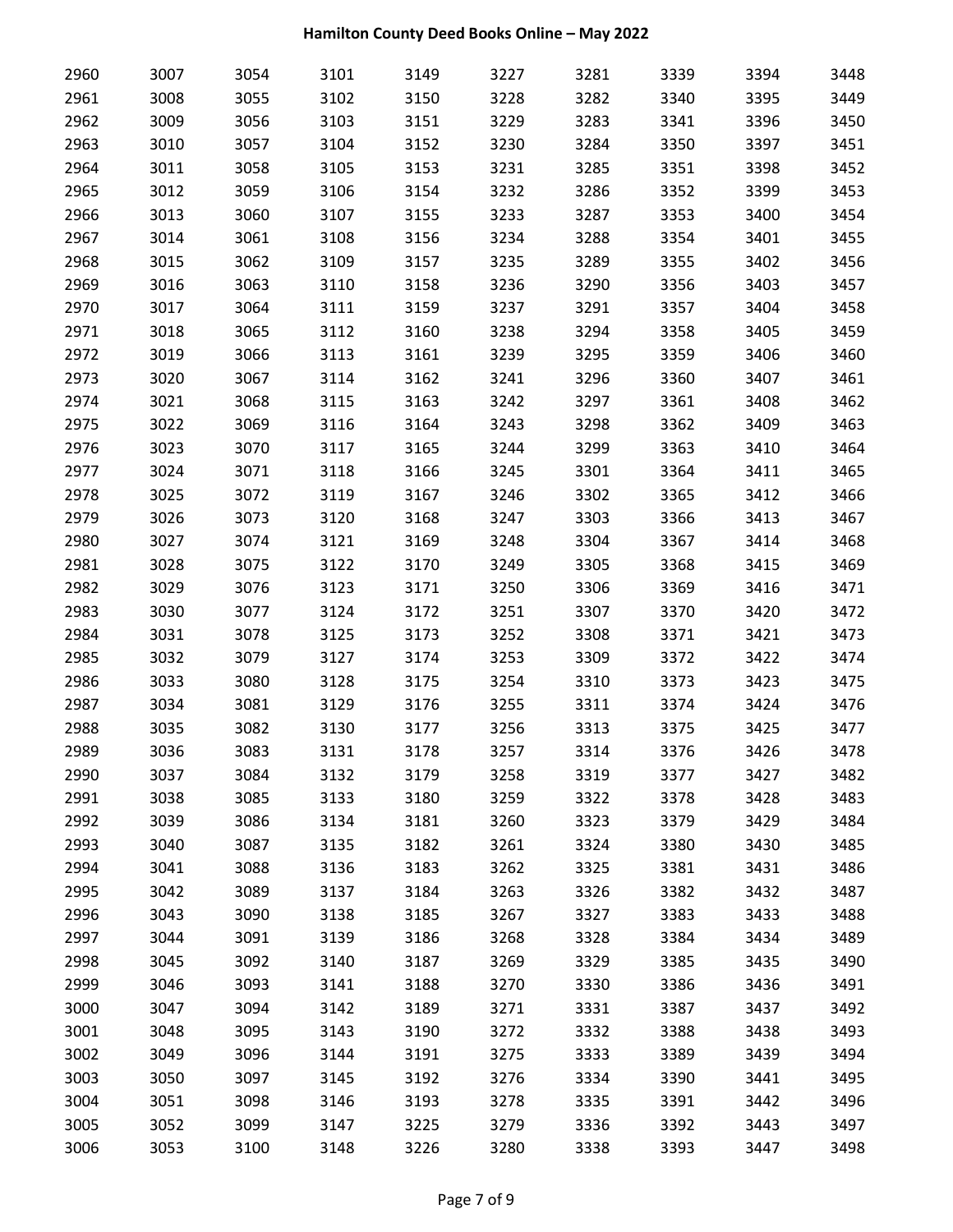| 3499 | 3549 | 3596 | 3643 | 3690 | 3737 | 3784 | 3832 | 3879 | 3926 |
|------|------|------|------|------|------|------|------|------|------|
| 3500 | 3550 | 3597 | 3644 | 3691 | 3738 | 3785 | 3833 | 3880 | 3927 |
| 3501 | 3551 | 3598 | 3645 | 3692 | 3739 | 3786 | 3834 | 3881 | 3928 |
| 3502 | 3552 | 3599 | 3646 | 3693 | 3740 | 3787 | 3835 | 3882 | 3929 |
| 3503 | 3553 | 3600 | 3647 | 3694 | 3741 | 3788 | 3836 | 3883 | 3930 |
| 3504 | 3554 | 3601 | 3648 | 3695 | 3742 | 3789 | 3837 | 3884 | 3931 |
| 3505 | 3555 | 3602 | 3649 | 3696 | 3743 | 3790 | 3838 | 3885 | 3932 |
| 3506 | 3556 | 3603 | 3650 | 3697 | 3744 | 3791 | 3839 | 3886 | 3933 |
| 3507 | 3557 | 3604 | 3651 | 3698 | 3745 | 3793 | 3840 | 3887 | 3934 |
| 3508 | 3558 | 3605 | 3652 | 3699 | 3746 | 3794 | 3841 | 3888 | 3935 |
| 3509 | 3559 | 3606 | 3653 | 3700 | 3747 | 3795 | 3842 | 3889 | 3936 |
| 3510 | 3560 | 3607 | 3654 | 3701 | 3748 | 3796 | 3843 | 3890 | 3937 |
| 3511 | 3561 | 3608 | 3655 | 3702 | 3749 | 3797 | 3844 | 3891 | 3938 |
| 3512 | 3562 | 3609 | 3656 | 3703 | 3750 | 3798 | 3845 | 3892 | 3939 |
| 3513 | 3563 | 3610 | 3657 | 3704 | 3751 | 3799 | 3846 | 3893 | 3940 |
| 3514 | 3564 | 3611 | 3658 | 3705 | 3752 | 3800 | 3847 | 3894 | 3941 |
| 3515 | 3565 | 3612 | 3659 | 3706 | 3753 | 3801 | 3848 | 3895 | 3942 |
| 3516 | 3566 | 3613 | 3660 | 3707 | 3754 | 3802 | 3849 | 3896 | 3943 |
| 3517 | 3567 | 3614 | 3661 | 3708 | 3755 | 3803 | 3850 | 3897 | 3944 |
| 3518 | 3568 | 3615 | 3662 | 3709 | 3756 | 3804 | 3851 | 3898 | 3945 |
| 3519 | 3569 | 3616 | 3663 | 3710 | 3757 | 3805 | 3852 | 3899 | 3946 |
| 3520 | 3570 | 3617 | 3664 | 3711 | 3758 | 3806 | 3853 | 3900 | 3947 |
| 3521 | 3571 | 3618 | 3665 | 3712 | 3759 | 3807 | 3854 | 3901 | 3948 |
| 3522 | 3572 | 3619 | 3666 | 3713 | 3760 | 3808 | 3855 | 3902 | 3949 |
| 3523 | 3573 | 3620 | 3667 | 3714 | 3761 | 3809 | 3856 | 3903 | 3950 |
| 3525 | 3574 | 3621 | 3668 | 3715 | 3762 | 3810 | 3857 | 3904 | 3951 |
| 3526 | 3575 | 3622 | 3669 | 3716 | 3763 | 3811 | 3858 | 3905 | 3952 |
| 3527 | 3576 | 3623 | 3670 | 3717 | 3764 | 3812 | 3859 | 3906 | 3953 |
| 3528 | 3577 | 3624 | 3671 | 3718 | 3765 | 3813 | 3860 | 3907 | 3954 |
| 3529 | 3578 | 3625 | 3672 | 3719 | 3766 | 3814 | 3861 | 3908 | 3955 |
| 3530 | 3579 | 3626 | 3673 | 3720 | 3767 | 3815 | 3862 | 3909 | 3956 |
| 3531 | 3580 | 3627 | 3674 | 3721 | 3768 | 3816 | 3863 | 3910 | 3957 |
| 3532 | 3581 | 3628 | 3675 | 3722 | 3769 | 3817 | 3864 | 3911 | 3958 |
| 3533 | 3582 | 3629 | 3676 | 3723 | 3770 | 3818 | 3865 | 3912 | 3959 |
| 3534 | 3583 | 3630 | 3677 | 3724 | 3771 | 3819 | 3866 | 3913 | 3960 |
| 3535 | 3584 | 3631 | 3678 | 3725 | 3772 | 3820 | 3867 | 3914 | 3961 |
| 3536 | 3585 | 3632 | 3679 | 3726 | 3773 | 3821 | 3868 | 3915 | 3962 |
| 3538 | 3586 | 3633 | 3680 | 3727 | 3774 | 3822 | 3869 | 3916 | 3963 |
| 3539 | 3587 | 3634 | 3681 | 3728 | 3775 | 3823 | 3870 | 3917 | 3964 |
| 3540 | 3588 | 3635 | 3682 | 3729 | 3776 | 3824 | 3871 | 3918 | 3965 |
| 3541 | 3589 | 3636 | 3683 | 3730 | 3777 | 3825 | 3872 | 3919 | 3966 |
| 3542 | 3590 | 3637 | 3684 | 3731 | 3778 | 3826 | 3873 | 3920 | 3967 |
| 3543 | 3591 | 3638 | 3685 | 3732 | 3779 | 3827 | 3874 | 3921 | 3968 |
| 3544 | 3592 | 3639 | 3686 | 3733 | 3780 | 3828 | 3875 | 3922 | 3969 |
| 3545 | 3593 | 3640 | 3687 | 3734 | 3781 | 3829 | 3876 | 3923 | 3970 |
| 3546 | 3594 | 3641 | 3688 | 3735 | 3782 | 3830 | 3877 | 3924 | 3971 |
| 3547 | 3595 | 3642 | 3689 | 3736 | 3783 | 3831 | 3878 | 3925 | 3972 |